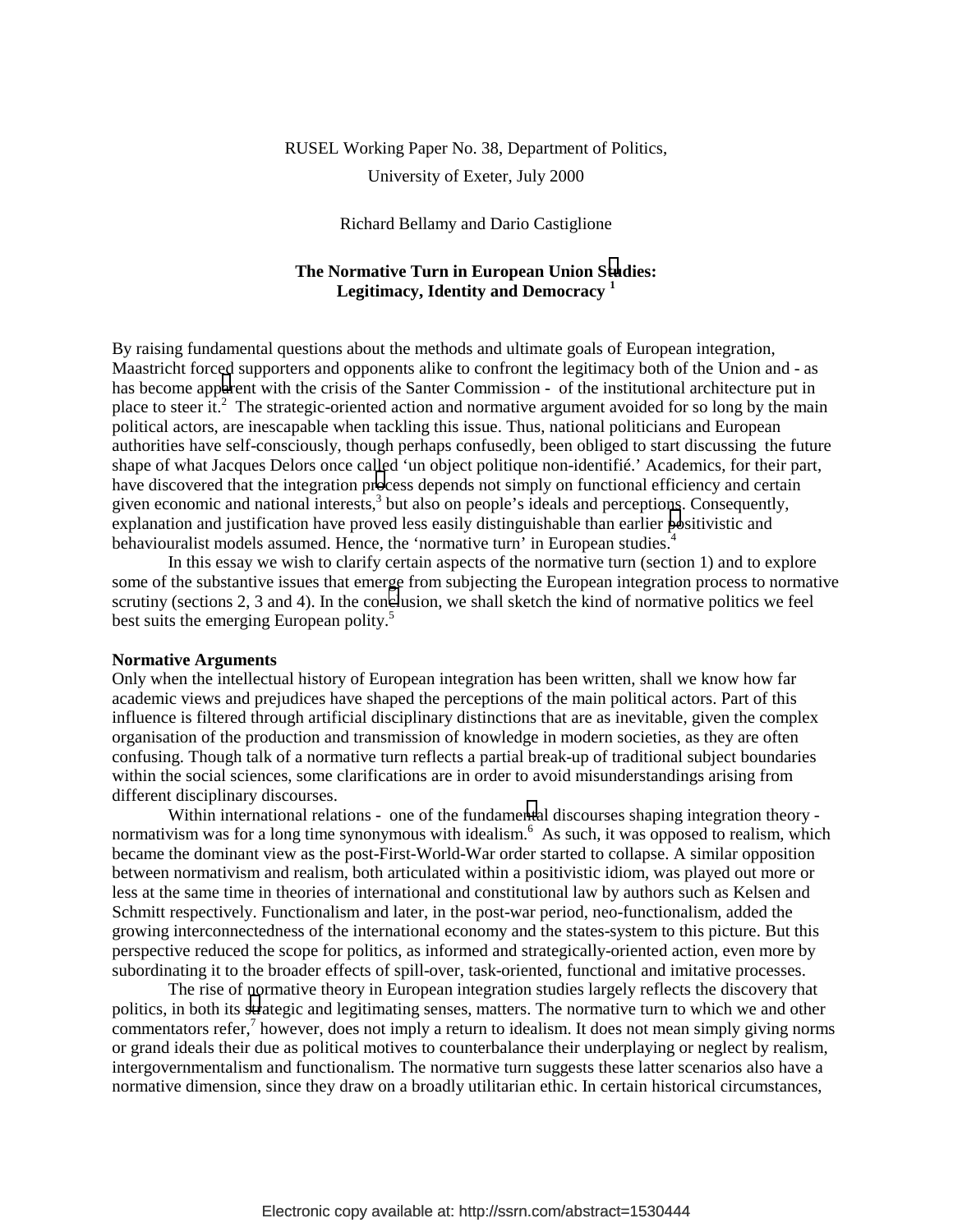moreover, the quest for political legitimacy requires a shift to a more intentionalist paradigm. In these cases, we need reasoned arguments and justifications for the direction we wish to take and the methods we propose employing. Whether reason and ideals, by themselves, motivate people, is a different question. The normative turn, therefore, is not solely or necessarily an attempt to idealise political and social processes. It is principally, and need only be, an evaluation of different scenarios of the integration process in the light of normative criteria. Normative acceptability of this external kind does not turn on any internal identification with the EU's ideals on the part of those involved, even if the two aspects are more linked than functionalist and realist accounts have hitherto acknowledged.

This reading of the normative turn may appear odd in view of two other developments in European studies. One is the recognition that European integration needs to be understood within a more global process of supra- and infra-national governance. The other is the conviction that the constitutionalization of the European Union and its Communities has deposed the traditional conce[pt](#page-11-0) of state sovereignty from its central place. If anything, both developments would seem to reinforce some of the intuitions of early functionalists, while placing the emphasis less on the politics of interests and strategies, and more on the systemic character of the integration and constitutionalization processes.<sup>8</sup>

Governance discourse claims to capture the growing complexity of c[on](#page-11-0)temporary decision making, characterised as it is by polycentrism, fragmentation and a multiplication of institutions that cut across more hierarchical structures of power. The first message of governance - it has been argued - is to challenge constitutional and formal understandings of governmental systems,<sup>9</sup> so that the complex architecture of globalized and fragmented deci[sio](#page-11-0)n making is set free from the normative codes traditionally associated with a more personalised conception of government. This thesis contains much truth. Though some theories of global governance are overstated, the general thrust of recent developments probably points in this direction.<sup>10</sup> However, that something is occurring does not make it automatically a good thing. Even if these developments are inevitable, that merely makes them the background conditions to be taken into account by any plausible form of legitimate governance. For unless one dismisses issues of legitimacy altogether, then those who are convinced that global and transnational governance has become a fact of life (or is it a new version of the forward march of history?) still need to come up with new kinds of legitimacy appropriate to these circumstances. Hence normative argum[ent](#page-11-0)s acquire greater relevance and centrality rather than less, since at stake is the justification of different socio-political arrangements.

Similar points arise in the welcome application of constitutional law thinking to the European Union.<sup>11</sup> The application of legal models to the EU has proved as contested as the alleged shift from govern[me](#page-11-0)nt to governance, since many jurists maintain only a state can properly possess its own law and constitutional norms. The main disagreement lies between those who still consider the Union the product of simple treaties in international law, and those who see it as having a constitutional order ex proprio vigore.<sup>12</sup> Even more than the governance debate, this dispute turns on how the agents are conceived. Whether the Union is an international organisation or a form of polity is neither a fact of nature nor determined independently of the intentions of the agents involved. It could be maintained that socio-legal relations are as autonomous from the control of individuals and collectivities as socio-political forces and developments are. If - the argument runs - a regular pattern of socio-legal relations develops between different states and their respective populations similar to that characterising a political community, this would automatically give rise to a new political entity, regardless of peoples' perceptions. However, in spite of an important cumulative effect that may escape human control, socio-legal relations are more directly determined by peoples' choices than socio-political relations normally are. Nor does the standard version of the unintended consequences argument apply to legal, as it may to economic, relationships. Without seeking to settle the more philosophical dispute over the instrumental versus the systemic nature of legal orders, it can be argued that an important element of collective self-perception is involved in the shift from an inter-state system to a political community, and that each may involve different theoretical languages. This difference is often characterised in terms of the theory of intern[ati](#page-11-0)onal law and politics, which seeks to control external risks and uncertainties, and hence consists in a theory of survival, on the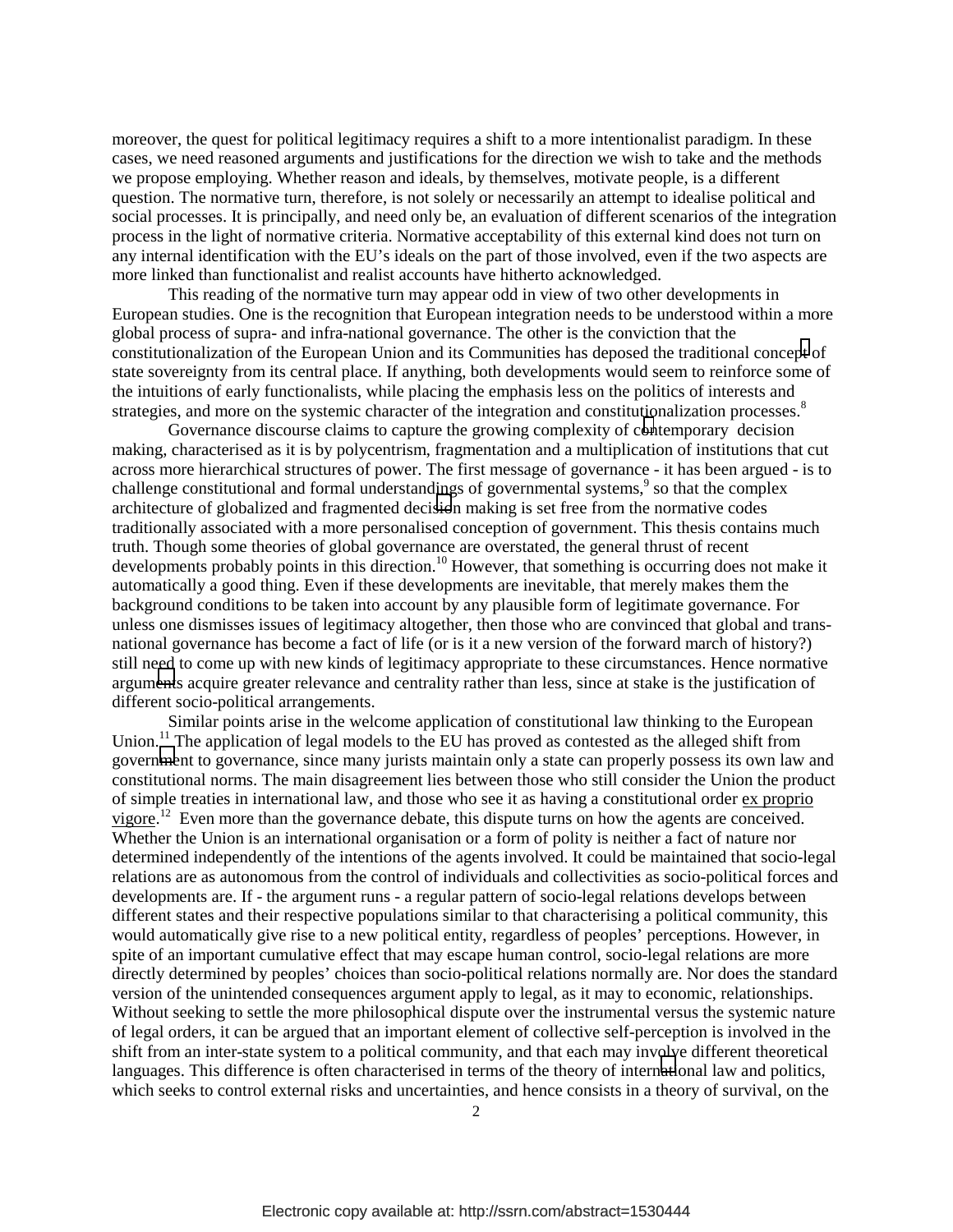one hand; and a theory of law and politics in its proper sense, which aims at establishing human control over social life, and is therefore based on a theory of the good life, on the other.<sup>13</sup> The crucial change when shifting from the international to the community language - whether one qualifies this in communitarian or cosmopolitan terms - lies in the sense of collective identity that is acquired in the passage. There is no avoiding subjective perceptions in the latter.

Within this context, the return of constitutional thinking to the forefront of European integration discourse is part and parcel of the normative turn. This gives a different twist to constitutional discourse, which is no longer seen in its mainly positive and doctrinal aspects, nor as the mere description [of](#page-11-0) a system of government; but involves the broader meaning of 'constitution' as both the construction and socio-political composition of European ci[vic](#page-11-0) society. At this stage of the integration process, the main issue lies in what Francis Snyder has described as the passage from the existence of a European constitution in the substantive sense (the totality of no[rm](#page-11-0)s making up the legal order of a polity)<sup>14</sup> to a constitution in the subjective sense (implying the recognition of the subjective orientation of the people towards the substantive constitution itself).<sup>15</sup> As Snyder says, 'dealing with the issues raised by this perspective is one of the principal tasks for EU policy-makers in the next decade. Si[mul](#page-11-0)taneously it is a major challenge to EU constitutional law scholarship.<sup>16</sup> The fundamental issues involved here are the relationship between the constitutional order and society as a whole; that of authorisation (the nature and forms of the constituent power); an[d th](#page-11-0)at of legitimacy in both a social (acceptance and consent) and normative sense (underlying values; recognition of interests, opinions and identities).<sup>17</sup>

[Co](#page-11-0)nsidering the issues raised by both the governance and the constitutional perspectives, the main task currently facing E[uro](#page-11-0)pe is how 'to organise relations of [legitimate] authority in a nonhierarchical and polycentric polity.<sup>18</sup> Here we come to the final clarification of the nature of the normative turn. We have associated this turn in academic interest to the return of grand politics in Europe.<sup>19</sup> This is similar to what Daniel Wincott in this same volume refers to as the political projects around the Euro[pea](#page-11-0)n Union.<sup>20</sup> Naturally, such projects are suffused with the kind of normative arguments that are central to the normative turn. But the way in whic[h n](#page-11-0)ormative arguments enter into the political projects is not necessarily the same as the way the academic literature looks at them. Of course, academic texts are also political acts in the sense the contextualist revolution in the history of political thought has long maintained.<sup>21</sup> As argued in relation to the constitutional nature of the Union, looking at it from a particular perspective is also to make a political statement.<sup>22</sup> However, there are three crucial differences that need to be noted. First there is a difference of style and intention. The academic literature can afford to be less prescriptive and hortatory in its formulations. This also implies that it is easier for it to take a more detached and anthropological view of the integration process by re-describing it in terms that may differ from thos[e e](#page-11-0)mployed by the participants themselves.<sup>23</sup> Secondly, the academic approach to normative questions is less open to the contingencies of political action and [stra](#page-11-0)tegies, which instead play an integral part in articulating a political project. In this sense, political practice is more open-ended and therefore creative in dealing with normative dilemmas (something that may give rise to unexpected goods as well as bads).<sup>24</sup> Thirdly, and perhaps in this context the more important difference, the normative perspective is a second-order discourse, some would call it a meta-discourse,<sup>25</sup> within the academic literature. It does not simply use value-laden arguments or try to apply them, but also enquires into the strength of conviction that normative arguments carry with them, and their internal coherence and external feasibility. This is what really distinguishes appeals to norms, as done in first-order political literature, from the exploration of the reasons underlying norms, which is what the literature on the normative turn is supposed to contribute to European studies.

# **Legitimacy and the Three European Deficits**

As we suggested at the beginning, the new focus produced by the normative turn is on the legitimacy of ends and means. Up to Maastricht, question begging was an intrinsic part of the principal integration strategy. According to the so-called Monnet or Community method, Europe was to be made in the details through administrative means and elite bargaining. Legal rules and democratic decision making merely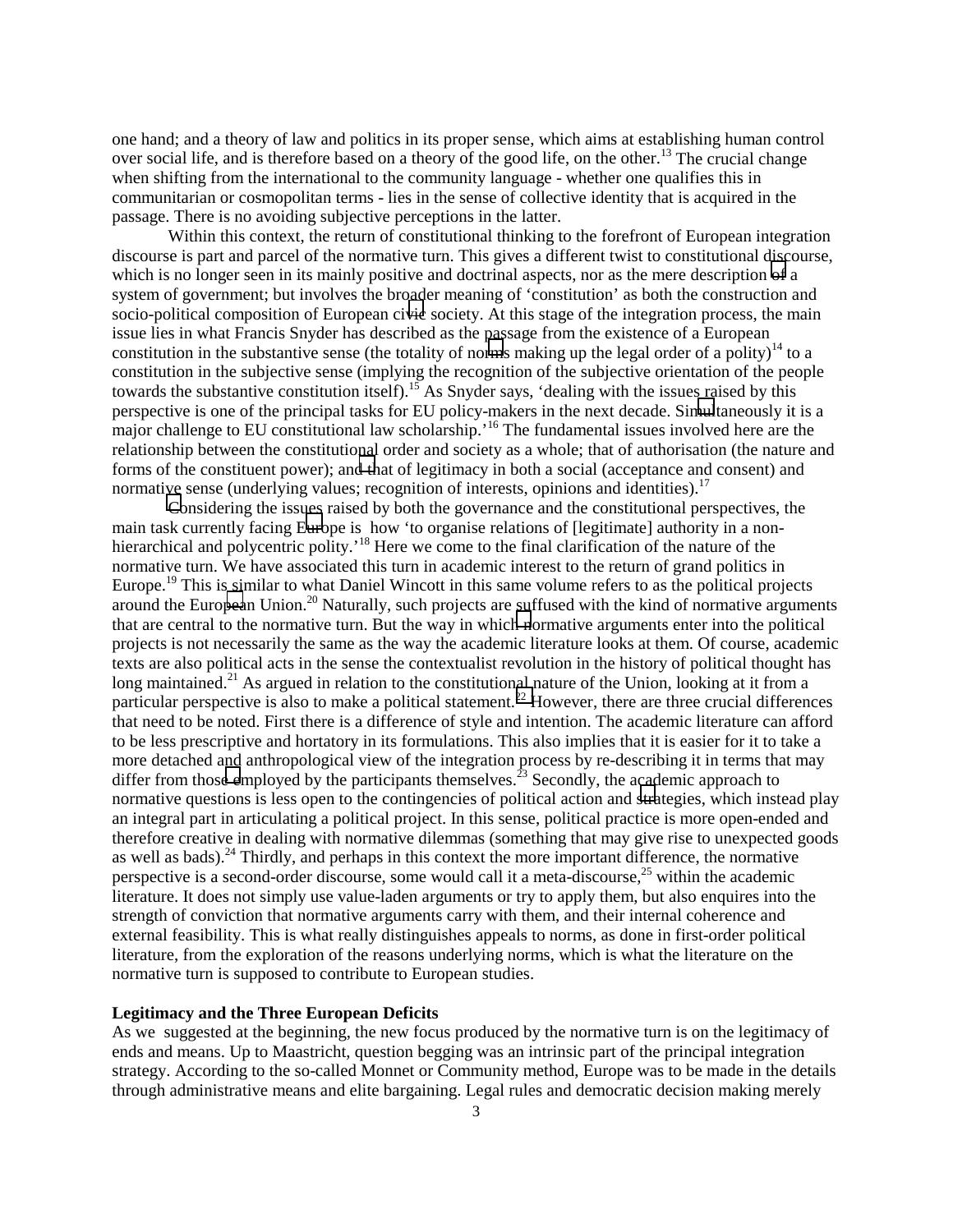offered ex-post endorsements of an already existing reality. This method had the advantage of allo[win](#page-11-0)g a federal structure to be formed by stealth, while keeping nation states in control of the overall direction of the process. As a result, it pleased both federalists and intergovernmentalists, and has proved compatible with analyses from each of these perspectives. Political debate and directly consensual forms of legitimation were eschewed as either irrelevant to technical matters or inappropriate for inter-state bargaining. Moreover, discussion of the ultimate shape and scope of the EU was carefully avoided.<sup>26</sup> The project possessed the social legitimacy offered by good economic performance and responsiveness to demands from infra-national groups and organisat[ion](#page-11-0)s (or European civil society at large), and the formal legitimacy provided by the international law framework (pacta servanda sunt) within which the various Treatises [we](#page-11-0)re agreed. But its political legitimacy was the indirect and weak result of the negotiations having been carried out by elected national politicians and their civil servants.

Recently, however, social and legal legitimacy have become more problematic, and the need for direct political legitimacy correspondingly greater.<sup>27</sup> In the immediate post-war period, peace and prosperity were seen as obvious public goods that required co-ordinated European action to be achieved.<sup>28</sup> The end of the cold war and a slowing up of fifty years of steady growth have changed that perception. What is required to secure these basic goods is now more disputed. Many analysts contend peace depends on states simply being liberal democracies rather than on their joining together into a single unit. Likewise, global markets certainly necessitate inter-state co-operation to establish free trade and regulate them, but how much beyond that is less clear. The old social democratic consensus on such matters has come increasingly under attack from the new right and the experiments with privatisation adopted in almost all the member states since the 1980s. The Common Agricultural Policy, for example, is likely to prove ever more contentious, as are the degree and character of regulations in areas such as health and safety and the environment which impose direct costs and produce only diffuse and indirect benefits. As friction over issues such as fishing rights reveal, nation states are not averse to defecting from collective arrangements whenever it seems in their short-term interest to do so and free-riding on the efforts of others. The proliferation of opt outs over matters such as the Euro testify to increasing disagreement over what economic and social policies are in the common interest. Meanwhile, expansion to the East and attempts to extend the public goods supplied by the EU are liable to heighten these tensions by raising the costs and decreasing the benefits available to existing members.

The formal legitimacy offered by law has been unable to make up for the le[sse](#page-11-0)ning of the EU's social legitimacy. Indeed, in some respects the dramatic growth in legal integration may have exacerbated the situation. Even those scholars who believe the member states still control the overall process accept that the gradual constitutionalization of the Treaties through successive judgements of the ECJ and Intergovernmental Conferences means some form of supranational constitution is in the making, requiring a reconsideration of the methods, aims and principal agents of integration.<sup>29</sup> However, this extension of legal integrati[on](#page-11-0) has often appeared to overstep not only what seems socially and economically [wa](#page-11-0)rranted, but also the substantive values and express wishes of the populations of the member states. This conflict has been particularly evident in the clashes between the ECJ and national constitutional courts in cases such as Grogan, wh[ere](#page-11-0) the ECJ's defence of the EC's core principles, the four market freedoms, have been opposed to an even higher law emanating from the national Demos of the me[mbe](#page-11-0)r state involved.<sup>30</sup> A similar concern lay behind the German Federal Constitutional Court's Brunner ruling<sup>31</sup> and the uneasy ratification of the Maastricht Treaty by the British parliament and by referenda in Denmark and F[ran](#page-11-0)ce. In these situations, the formal legality of the ECJ's judgements proves no substitute for its lack of substantial legitimacy.32 The Court's increasing willingness to refer to notions of rights tha[t st](#page-11-0)rictly speaking lie outside the domain of European law indicate the dilemma it now finds itself in.33 However, since these rights can be subject to incommensurable interpretations by different national jurisdictions, this manoeuvre does not circumvent the possibility of conflict but merely moves it to a more fundamental level.<sup>34</sup> [One](#page-11-0) prominent legal commentator has even likened the potential stand off between the ECJ and national constitutional courts to the Cold War policy of Mutual Armed Destruction.<sup>35</sup>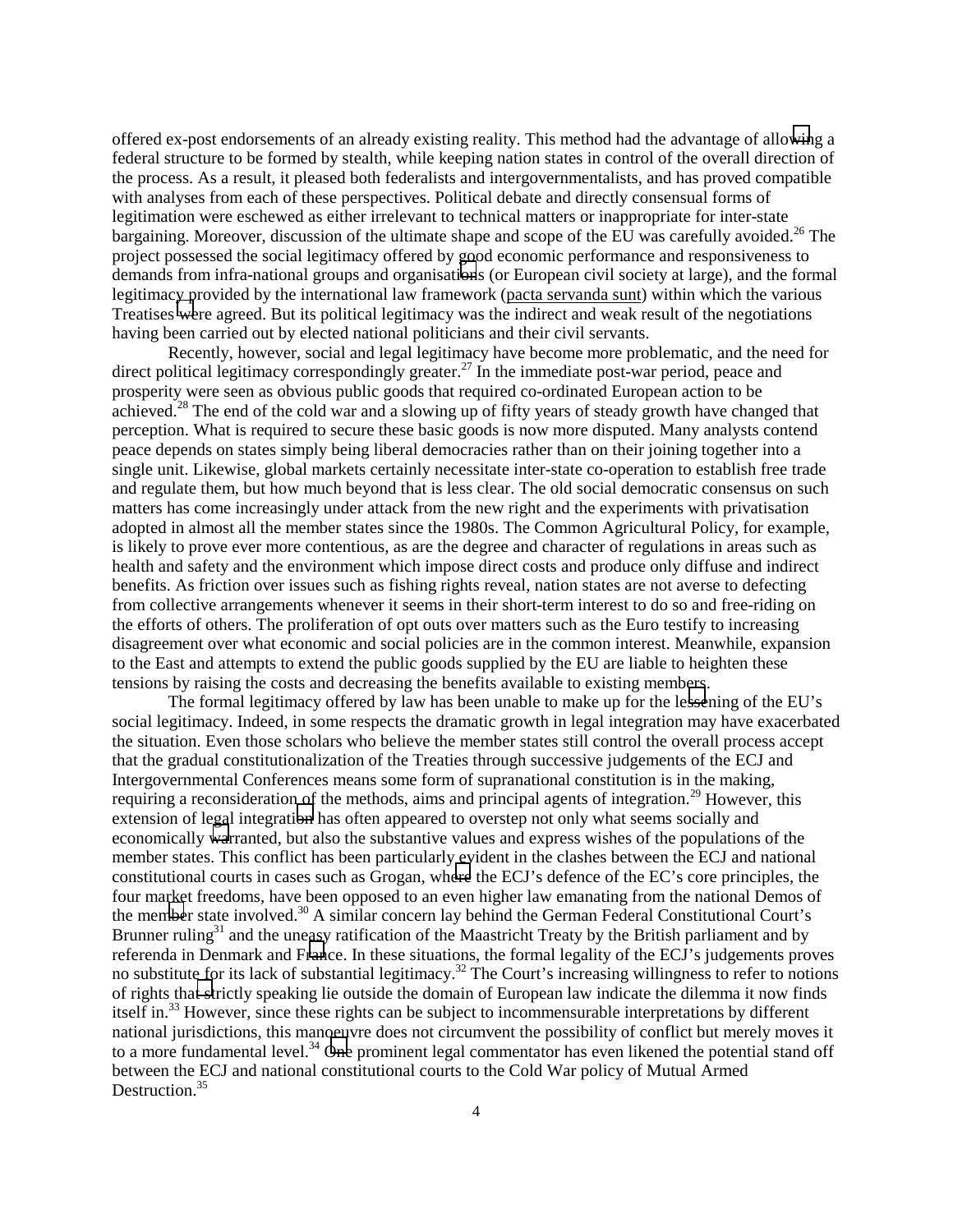As already suggested, the retreat of the Community method and its associated political strategies and forms of legitimation has produced a shift to an intentionalist paradigm that relies on more direct forms of consensual legitimacy.36 For the exhaustion of the EU's social and formal legitimacy can be remedied only through an explicit political commitment to a particular form of Union. As a result, academic attention has focused on the EU's democratic deficit with a renewed urgency. This is often seen as a question of the poor accountability of rulers to the ruled within the complex structure of the EU. Analysts note how European issues are rarely decisive in national elections, thereby undermining claims that decisions by the Council of Ministers or at Intergovernmental Conferences have the implicit approval of the various domestic electorates of the politicians involved. They also lament the weakness of the European Parliament and the general obscurity of the EC's decision-making processes particularly the shady dealings of comitology - and the resulting largely unassailable position of the Commission. Because it upholds directives that are sometimes viewed as imposed rather than democratically enacted, and employs legal reasoning that can be perceived as alien, the European Court of Justice's standing has also come to be questioned.

Whilst Europhobes suggest this anomalous situation calls for a drastic reduction of the EU's powers, most pro-Europeans advocate normalising its arrangements by making it more like a liberal democratic state. For them, the remedy lies in strengthening the Parliament's role as the main representative institution within the context of an increasingly federal European political system possessing a written European constitution and a central constitutional court. This argument begs several important questions, however, as a number of politicians and academics have increasingly come to realise. Why democratic accountability at the European level matters, and to whom, largely go unexplored in this proposal. To assert that most Europeans value democracy and the rule of law, though no doubt true, does not get us very far. One cannot assume that they either want it for the same reasons, or wish to exercise it together. There are various forms of democratic rule entailing different kinds of constitutional settlement, and a range of European constituencies and peoples who might wish to employ them for diverse and not always compatible purposes. Which democracy is appropriate and when turns to a large degree on who wishes to participate and what it is supposed to achieve.

These questions reveal three dimensions to the EU's democratic deficit, two of which are rarely addressed. First, there is the democratic deficit in the narrow sense of the relative absence of any influence by ordinary citizens over European decision-makers and the policies they enact in their name. Second, there is the federal deficit. This arises from the ambiguous relationship between the central EU institutions, such as the European Court of Justice, the European Parliament and the Commission, on the one hand, which claim a federal status within their respective domains, and national parliaments, courts and bureaucracies, on the other, which frequently dispute or seek to qualify such claims. Finally, there is the constitutional deficit. This refers to the lack of any systematic normative and popular legitimation of European political institutions due to the paucity of sustained debate about their overall shape and reach even by the political and bureaucratic élite. If the first deficit focuses on democratic accountability and representation, the second raises the issue of the distribution of sovereignty, and the third the problem of the EU's legitimacy. The three are interrelated. How one tackles the first of these deficits will largely be framed by one's thinking on the broader issues raised by the second and third. For the type and degree of democracy suitable for everyday political decisions rests to a great extent on the ways sovereignty is parcelled out and the degree to which it is regarded as legitimate for a given body to make them. These dimensions define the scope, content and sphere of democracy - who makes decisions about whom, why, when and where .

The standard Europhile view of the democratic deficit, rehearsed above, ignores the issues raised by the federal and constitutional aspects of the problem. It simply assumes a straightforwardly federal organisation of power and the popular and substantive legitimacy of a European polity. These assumptions are contentious on both normative and empirical grounds, however, and create an easy target for those Europhobes who wish to question the European project tout court. To meet such objections, it is necessary to offer an account of the constitutional and democratic structure of the Union that is as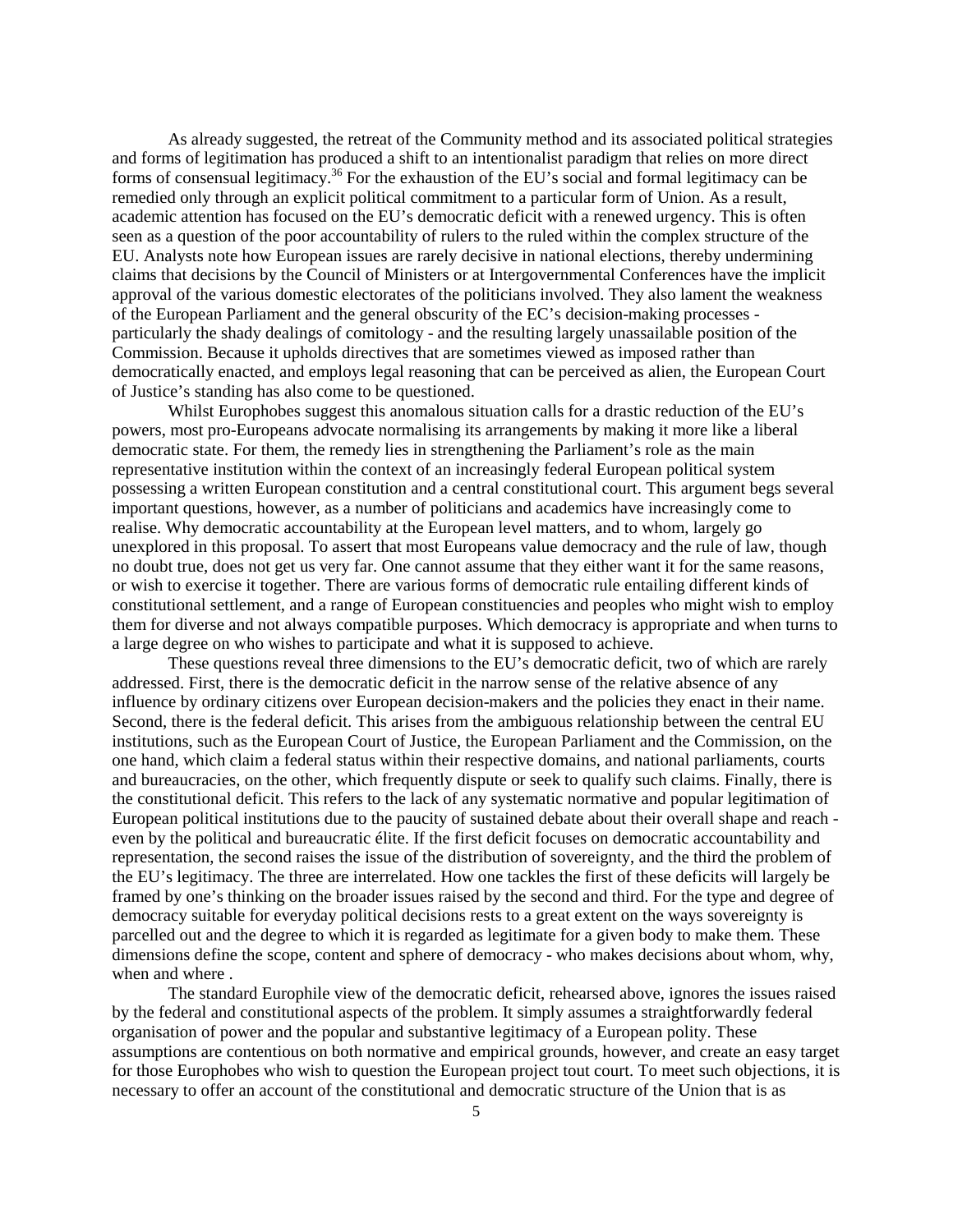complex and open as the various social and political forces driving the process of integration. We shall try to do this in the next section by discussing the constitutional and federal deficits (with particular attention to issues of identity and sovereignty), whilst in the following one we shall turn to the democratic deficit more narrowly understood.

#### **Sovereignty and Identity**

Commentators appear to have reached a 'negative' agreement on the sui generis nature of the EU's constitutional structure. The novelty of the EU perplexes, attracts and repels in equal measure. The EU and the various European Communities are supranational organisations established in a piecemeal way by international treaties that have taken on a life of their own. What disconcerts observers the most is that the EU possesses so many of the features of a state without its actually being one. On the one hand, the EU controls various spheres that traditionally have been associated with states - regulating much public and private behaviour, allocating and generating revenue, and concluding international agreements on certain trade and security matters - and has many statist characteristics, such as its own bureaucratic, judicial and political systems. On the other hand, it cannot be classified as a sovereign constitutional nation state in the manner of its constituent members. The defining attributes of a congruence of territory, functional authority and national identity; a monopoly of legitimate violence within its borders; exclusive control over the movement of goods and persons within its domain; a clear locus and hierarchy of power and offices; and pre-set limits to its area of competence - all these are absent. In spite of having a Court, an Executive and a Parliament, there is no real separation of powers, and the democratic and legal checks that do exist are far weaker than those Europeans take for granted in their own polities.

A full diagnosis of what we have described in the previous section as the EU's current political legitimation crisis requires some understanding of these perplexing features. This implies two interrelated tasks that EU scholars have too often kept distinct. The first involves analysing the nature of the emerging European polity, the second exploring what type of regime or system of governance is best suited to enabling the EU deliver the democratic goods on which political legitimacy rests. Integration theorists have tended to concentrate on the polity formation aspect of the question and democratic theorists on the regime aspect. However, theories of political integration that do not address its democratic character are normatively blind and la[ck](#page-11-0) a sense of where they ought to be headed, whilst democratic theories that are formulated in ignorance of the political shape of the EU prove empirically empty and so unable to make the democratic ideal a reality. Rendering the EU politically legitimate entails seeing how these two dimensions might mutually influence each other, with the character of the EU poli[ty s](#page-11-0)haping the form the democratic regime takes and being in its turn shaped by democratic decision making.

The distinction between polity and regime<sup>37</sup> reveals two dimensions to political legitimacy. The polity dimension concerns the legitimacy of the political community as a bounded entity wishing to determine its affairs. This is largely a question of political identity, and democratic theory per se cannot resolve it, since democracy presupposes a relatively autonomous group amongst whom its decisions are binding.<sup>38</sup> In the modern world, nation states have come to represent the natural locus of political decision making, sanctioned internally by their monopoly over the legitimate use of force and externally by a system of international law based on state sovereignty. Throughout the past two hundred years, claims t[o po](#page-11-0)litical autonomy and self-determination have been couched in terms of either nationhood or statehood, therefore, with the one very often meant to imply the other. As su[gg](#page-11-0)ested by the description of the perplexing features of the EU, recent developments towards global governance have been taken to prise open the internal connection between nation and state, as well as to undermine the logical structure of state governance. On the one hand, it is argued that nationhood no longer supplies the socio-cultural glue political integration requires to operate with the unconditional assent of the people living in a given territory.<sup>39</sup> On the other hand, the congruence between territoriality and functional competence underlying (hierarchically ordered) state power is said to have broken down.<sup>40</sup> These developments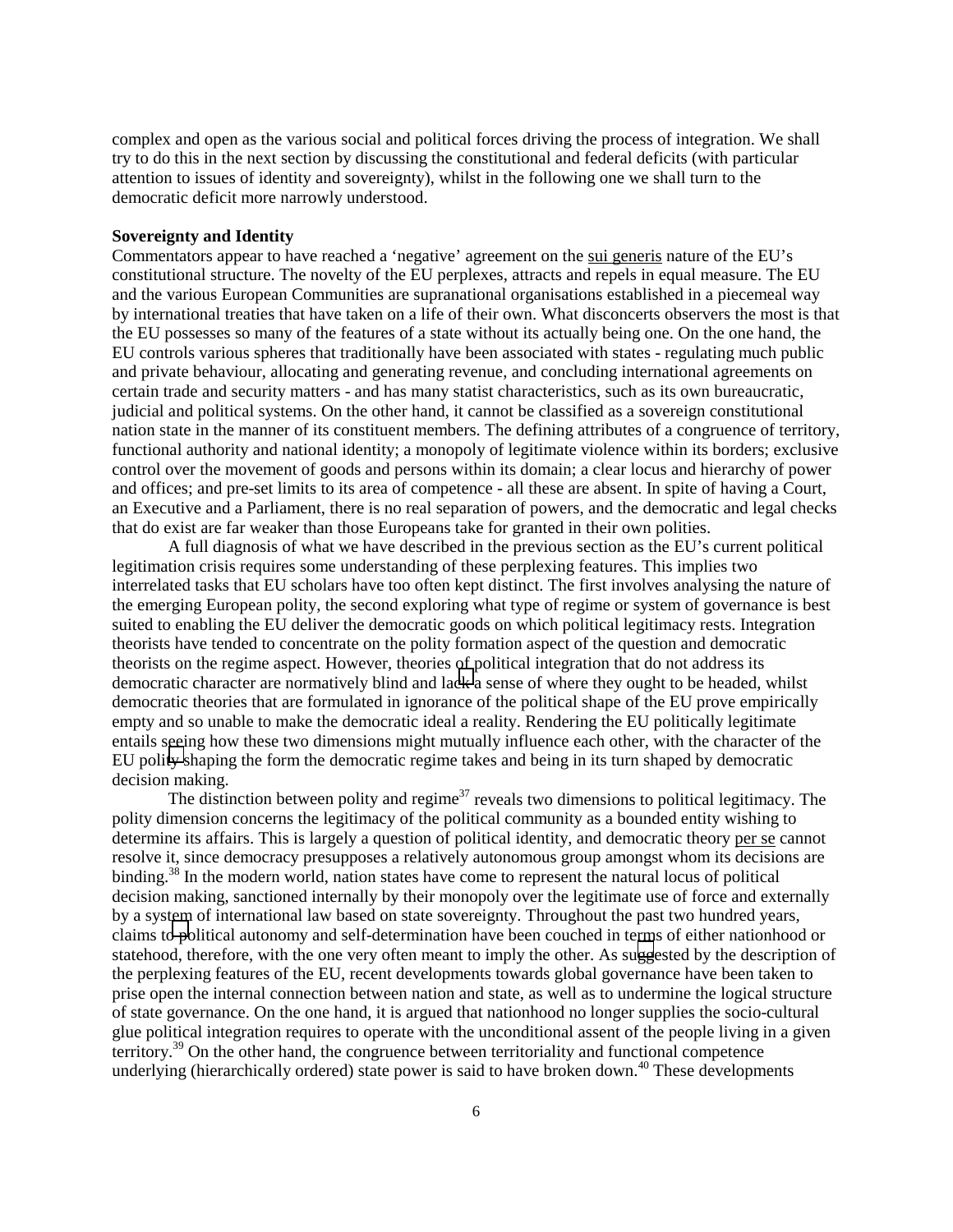therefore point to the new European polity being postnational in character and post-state in form. It is within this new context that one needs to situate more general discussions about the end of sovereignty.

The nation state, it is argued, no longer represents the fundamental political, legal and administrative focus for the mediation of diffuse social interests. It does not control important decisionmaking mechanisms; nor is it capable of expressing a common identity that can sustain a shared sense of justice and the common good. In the face of this double crisis of sovereignty, there have been growing demands for cosmopolitan and supra-national institutions and arrangements on which to base a pluralistic understanding of global democracy and justice. The constitutional organisation of the European Union, it is therefore argued, should reflect such arrangements. Although there may be some truth in such a position, the implied death-knells for the nation-state and the idea of sovereignty are perhaps premature. A brief analysis of the latter may help us to see why.

Simply put, sovereignty in a state is the capacity to control and direct its internal and external affairs without depending on other powers (superiorem non recogno[sce](#page-11-0)ns). However, it is a matter of dispute whether sovereignty only admits of an 'absolutist' conception of politics, where power is organised in such a way that there is always an ultimate and supreme authority. A more pluralist conception of politics considers sovereignty as the relative superiority and independence of certain powers and/or political formations within particular contexts, without necessarily establishing a monistic and hierarchical system (with the sovereign at the apex), or a system of completely separate monads (of fully sovereign states).

This more pluralist conception of sovereignty finds support in an analysis of the concept that distinguishes between the internal/external meanings of sovereignty;<sup>41</sup> and its horizontal and vertical dimensions. Historically, internal and external meanings of sovereignty have represented the two faces of the formation of the modern state as viewed from within or without. Throughout this process, external sovereignty (the power of acting autonomously with regard to both internal and external affairs) and internal sovereignty ('who' has the authority to make decisions with regard to both internal and external affairs) have normally tended to reinforce each other. But globalization, individualisation and multiculturalism seem to have changed this traditional symmetry, expressed in the unity of the nationstate, by problematizing the simple relation between space for action (external sovereignty) and capacity of action (internal sovereignty). This has important consequences not only for the nation state as the sole locus of legitimate sovereignty, but also for the idea of sovereignty in general, as the capacity of any political unit to exercise self-determination.

The distinction between the horizontal and vertical dimensions of sovereignty comes in here. Sovereignty can be apportioned both horizontally (in relation to competencies and decision-making areas) and vertically (in relation to territorial units). The separation of powers and federalism respectively provide the classic examples of each type of distribution. Within nation states these two forms of distribution have been part of a hierarchical system. Sovereign power has been divided at the centre, though usually with a mechanism for overcoming deadlock and forcing a decision, and devolved down to lesser units. But as the relations of external and internal sovereignty become more complex, this hierarchical picture breaks down. Instead, we need to reconceptualise sovereign power as being horizontally and vertically dispersed between different bodies. In our view, this offers the most promising account of the hitherto ill-defined concept of subsidiarity.

Within the EU, hierarchical, external sovereignty have been gradually acquired with little direct involvement of the peoples of Europe in whose name and over whom it is exercised. In consequence, a gap has opened up between legal and legitimate forms of political authority, internal and external sovereignty, with the EU's hierarchical claims being challenged by relatively autonomous vertical and horizontal sources of power. Moreover, these latter sources often possess greater internal sovereignty through being located in nationally or regionally controlled bodies with which people identify more. Unsurprisingly, the question of political identity and the lack of a European 'Demos' has become crucial to the issue of a future European polity. The appropriate response turns on whether the EU's aim is taken to be the creation of a European people or merely the establishment of a closer Union amongst the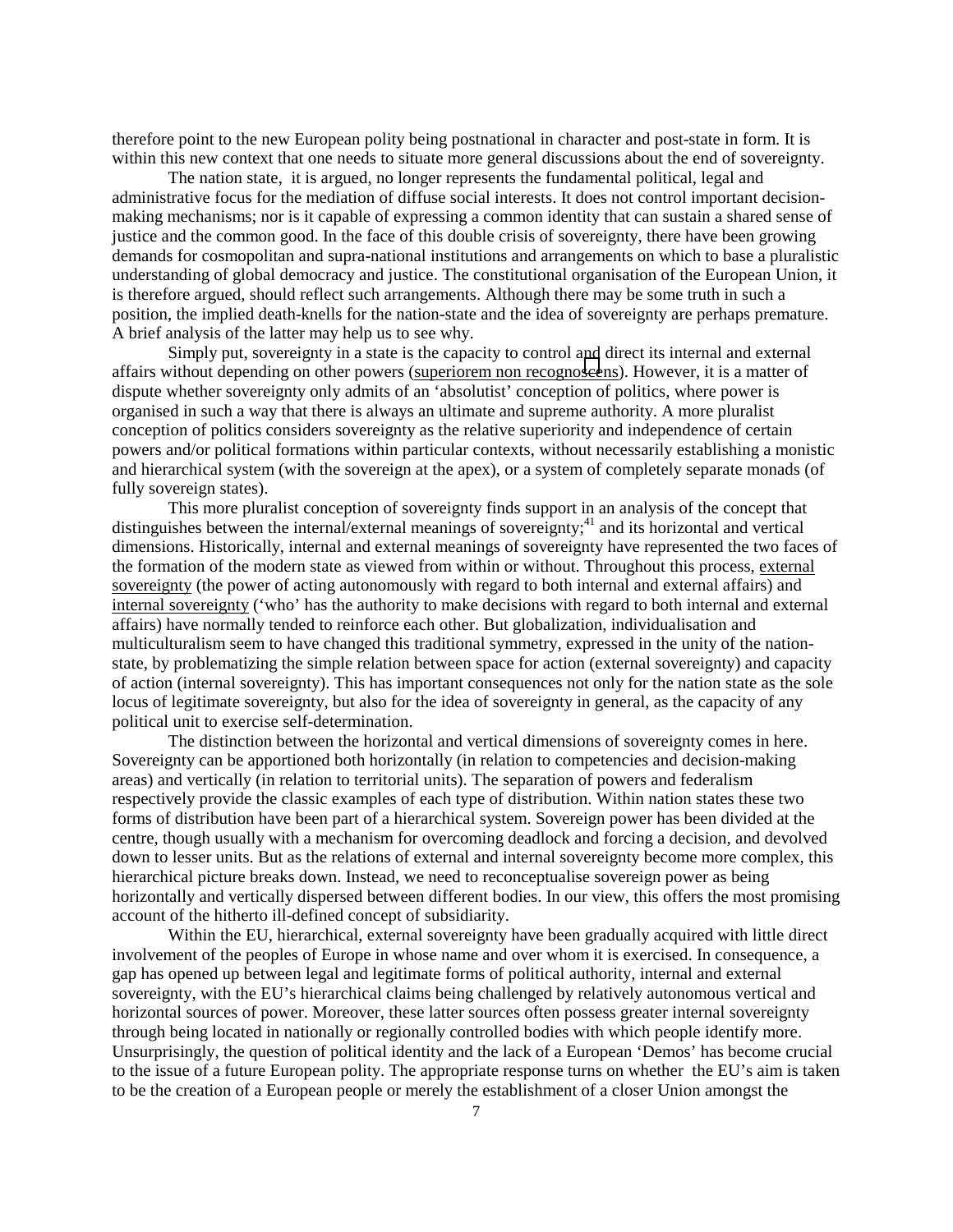European peoples. If the former, then the removal of Europe's constitutional and federal deficits will occur through increasing the people's role within centralised European institutions. In this scenario, the EU simply becomes a supranational federal state, that can claim a union of internal and external sovereign power that can be hierarchically distributed. Yet that solution assumes a European Demos to be in place. The same holds true even if we assert, as some theorists have done, that the constitution itself is sovereign. For a general consensus on the legitimacy of liberal democratic arrangements and principles does not amount to an agreement that it is legitimate for us to be governed by any set of institutions that embodies these values and practices. They are simply too indeterminate to give precise answers to what we should do any given sit[uat](#page-11-0)ion. Deciding the right balance between welfare and defence, say, or the right to privacy and freedom of information, can only occur amongst a people who conceive of themselves as sharing certain collective purposes and interests, and hence appropriately subject to common institutions. However impeccable the credentials of the EU's political regime, it will be illegitimate if the particular form of the European polity within which it operates lacks legitimacy.

If the European reality, as most commentators now acknowledge, is a more complex picture of multiple Demoi, then we shall need to create a European polity on the basis of a more pluralist conception of sovereignty. From this pluralist perspective, the present constitutional structure can be described as a mixed system. Nation states remain the dominant players, giving the EU many of the features of a confederation.42 However, they sit alongside the supra- and to some extent post-national institutions of the Commission, Parliament, the European Court of Justice and now the European Central Bank. Meanwhile, the EU has encouraged the growth of political groups of a sub and a transnational kind. For example, there are now over 3000 interest groups and a 100 regional offices based in Brussels. Many are directly involved in formulating policy via the process of comitology. Correspondingly new levels of decision making have also emerged that vary according to the policy and groups involved. However, this is not a hierarchical system. There is growing disagreement over core policies, with only 10 of the 15 being members of the EU's putative defence arm, the Western European Union, 12 signing up to the Schengen accords on free movement of peoples, and 11 joining the single currency. Even at the centre there is a complicated mix between intergovernmental decision making, as in the Council of Ministers; potentially transnational, as in the European Parliament; supranational, as in the Commission; and post-national, as with the ECJ. Moreover, all these institutions have to compete and incorporate the various levels of subnational - regional, local, workplace and community - decision making. Yet there exists no clear lines of demarcated jurisdiction or overarching authority to decide disputes between them.

### **The Democratic Deficit (strictu sensu)**

The issue of polity legitimacy and the need to accommodate demands for group identity and selfdetermination is clearly the focus of what we have called the constitutional and federal deficits. But this is only one aspect of political legitimacy. Even with nation states, it would be wrong to assume that the legitimacy of the polity guarantees the legitimacy of its governing structure or regime. In a mixed polity, however, the legitimation offered by the regime plays an especially important role in determining the legitimacy of the polity itself. In the modern world, democracy has come to be seen as the only legitimate form of state. The resulting democratic imperative holds that the institutional organisation of government (but not necessarily social governance) must reflect the main underlying principles of democracy. Denunciations of the European democratic deficit come into their own here. There is little doubt that the structure of European governance does not fully conform to any meaningful interpretation of the many standard definitions of democracy. There is no political equality in the present system of European representation. Small countries, for instance, are over-represented in both the Council, the Parliament and the Commission. The institutions of direct representation, namely the European Parliament, have no great power; the little they have is mainly as a break upon other institutions, which are in full control of both the political agenda and legislative promotion. No clear majoritarian rule operates in European decision making; or, when it does, it involves a majority of the member states rather than their citizens. Finally, none of the main European institutions fully satisfies what are usually considered as the important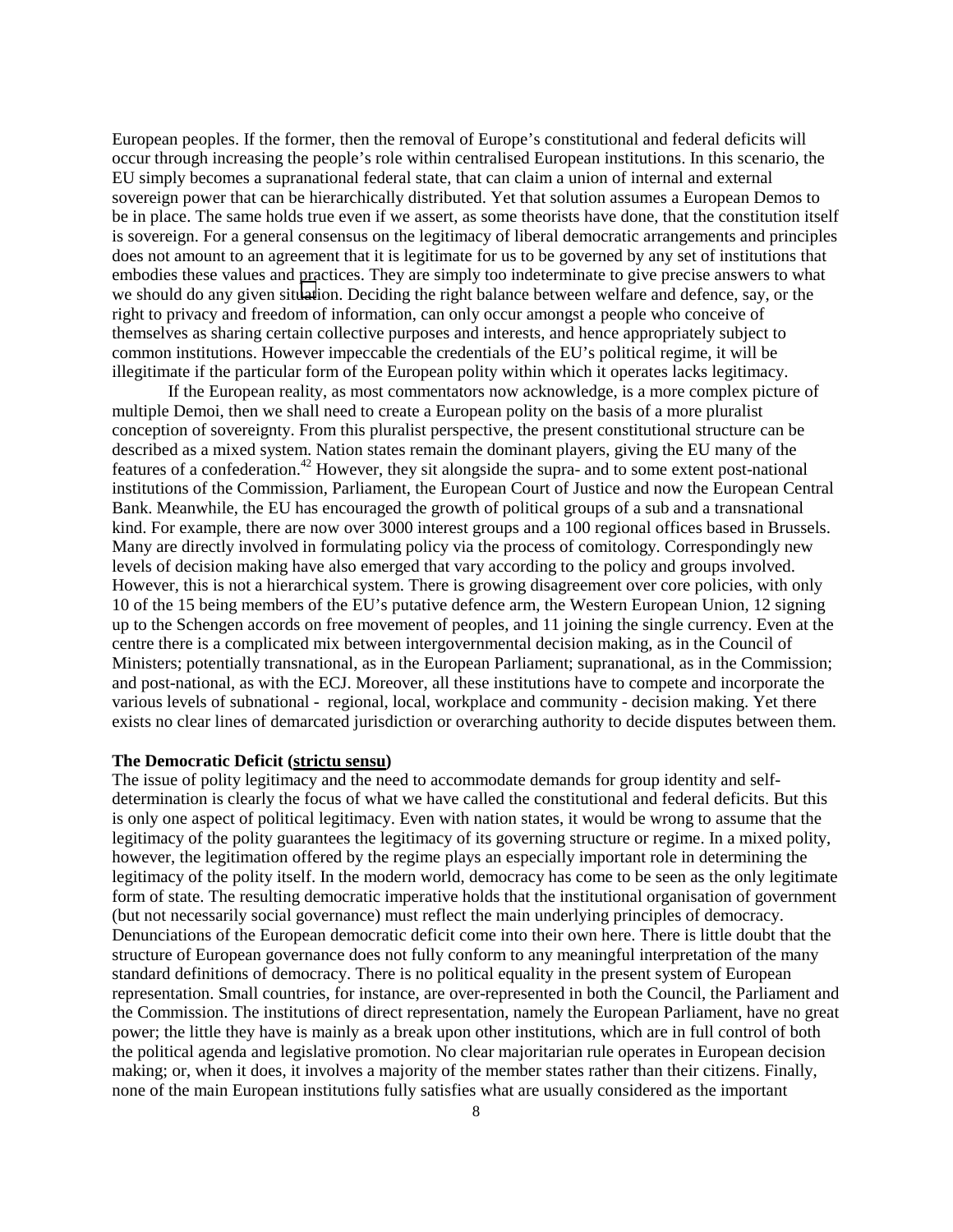democratic principles of popular responsiveness and accountability; nor is much of the business of government subject to the normative publicity associated with transparent decision making and freedom of information.

If the European political regime must reflect the democratic imperative to be legitimate, then there are a great many democratic deficits to be overcome. Yet why and how should the democratic imperative apply, given the new conditions in which the European polity and its component nation states now operate? The very principles of democracy may need revision to meet postnational and global condition[s, m](#page-11-0)uch as they did in taking on their modern representative form during this century as a result of democracy's extension to the masses and its application at a national scale. Addressing the European democratic deficit is not as simple as it appears. It involves both an understanding of what democracy is and what it can actually do for the legitimation of government.

The two problems just outlined, what democracy is and how it contributes to political legitimacy, are evident in the current literature on the democratic deficit, though not always distinguished with precision. A democratic deficit has been taken to mean either a lack of democratic institutions and procedures with European institutions, or a deficit of democratic legitimation for the very existence of the EU. For some commentators, the latter issue seems to be the only relevant one. For the importance of democracy as a legitimating principle makes its application imperative across the institutional spectrum. So Pogge, $43$  for instance, sees [the](#page-11-0) compelling necessity to remedy democractic deficits in both first-order decision making, when policy issues are decided, and second-order decision making, when the constitutional rules [are](#page-11-0) set up. He suggests, however, that democratic legitimacy fails to solve the problem of how to set up second-order political decision making procedures, to which, instead experts may be able to offer some answers according to more general principles of justice.

Albert Weale, for his part has focused on both aspects of the democratic deficit. In one of his works, he considers three aspects of the democratic deficit in Europe, corresponding to the three dimensions of political authority: locus, scope and decision-rules. Political authority implies the definition of the bodies entitled to exercise it (locus); of the substantive area of decision making over which political authority can be legitimately exercised (scope); and of the kind of rules most appropriate to take authoritative decisions.<sup>44</sup> The EU fails the democratic test at all three levels of political authority, but, as Weale himself recognises, this does not say much about the role of democracy in addressing issues of legitimacy.45 Noting that the neo-functionalist type of legitimacy, focused o[n th](#page-11-0)e benefits of European co-operation, is now insufficient, he advocates giving the EU a 'democratic baptism' through constitutional conventions and referenda, along the lines employed to ratify the US constitution in the name of 'we the people' at the end of the eighteenth century. In his view, this fo[rm](#page-11-0) of legitimacy appeals to the principles of constitutional democracy (as formulated, for instance, in Rawls's political liberalism). Like Pogge, therefore, he sees a democratic solution to the deficit at the level of second-order decisionmaking. However, he still sees problems for removing the democratic deficit with regard to first-order decision-making due to the d[iffi](#page-11-0)culty of applying the majoritarian principle in the supranational conditions of the EU.

Weale's caution stems from his awareness that majoritarian democracy (even when placed within constitutional constraints) fails to address the question of political identity adequately.<sup>46</sup> Taking into account the interplay between democratic institutions and political identity clearly involves the recognition that there is a complex relationship between the two senses of the democratic deficit. A more critical line has recently been taken on this point by V[an](#page-11-0) Parjis and MaCormick,<sup>47</sup> who have both suggested that 'deficit' [is a](#page-11-0)n undetermined concept: we need to know whether this is a maximal deficit or an optimal deficit. The implication of this analysis is that there is no guarantee that by establishing maximal democracy the legitimacy deficit will be addressed, nor that addressing the latter [wi](#page-11-0)ll necessarily imply a recourse to democratic institutions and procedures.

As [Nei](#page-11-0)l MacCormick<sup>48</sup> has recently and convincingly argued, no regime is entirely democratic. The European deficit of fully democratic institutions and procedures is not so unusual. The three main branches of European governance form, in his view, a mix of bureaucratic-oligarchic elements, mainly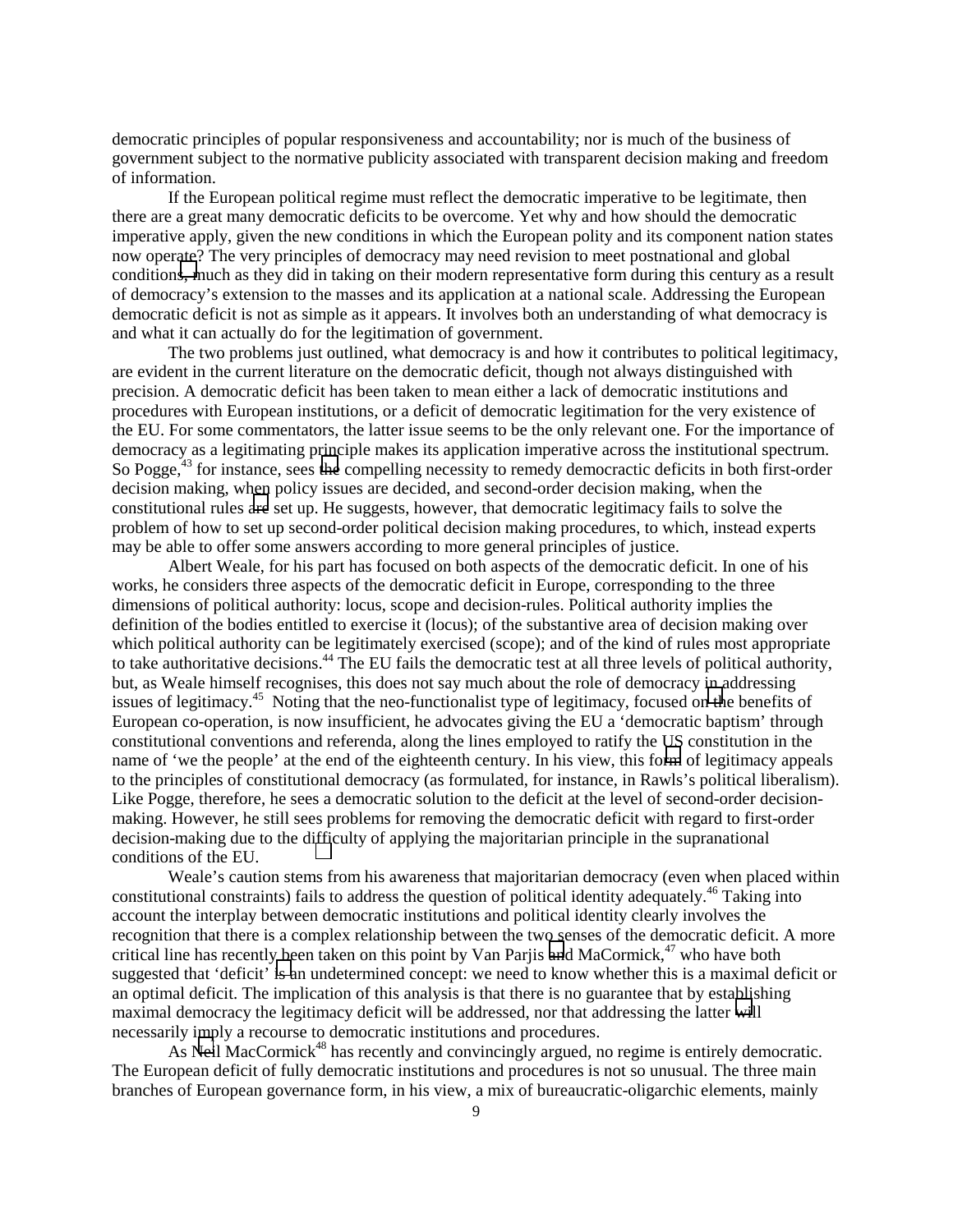embodied in the Commission (but one could also add the ECJ), with forms of direct (Parliament) and indirect (Council) democratic control. This clearly makes for a mixed constitution, but, as he says, one not wholly lacking in democratic elements or democratic spirit.<sup>49</sup> From this perspective, re[for](#page-11-0)m of the European mixed regime<sup>50</sup> with regard both to its efficacy (in sustaining integration) and an increase in direct forms of legitimation (which are required by the new intentionalist paradigm) is more a matter of prudence, in designing and adapting institutions, than of acting on democratic imperatives.<sup>51</sup> As we have argued elsewhere, the constitution of Europe should be seen as reflexive bricolage rather than grand architecture.52

The fact that democracy in its abstract sense may not be enough to guarantee the political legitimacy of the regime is no argument against it or the democratisation of European institutions. However, any attempt to tackle the democratic deficit needs to take seriously the new demands that globalization and multiculturalism pose to democracy in the 21st century. A European democracy has to confront the issue of political identity by finding institutional means through which to parcel out democratic power in ways that are consistent with a pluralist understanding of sovereignty.<sup>53</sup> This is a particularly complex task, because regime legitimacy meshes with the legitimacy of the polity at this point. As we saw, the mixing and overlapping of sovereignties (multiple Demoi and multi-level governance) make Europe a mixed polity. Yet it is also a mixed regime (or commonwealth), in that there is a mixing of different elements of rule (in the classical sense of the three forms of government). As things stand, these cannot be considered transient features of the European Union. For its political legitimacy depends on the mixture of elements making up the EU being given democratic recognition and expression through a careful and sensitive allocation of powers and the design of inclusive institutions. A mixed polity requires a mixed regime.

By posing the democracy question in this way, we suggest that democracy should be seen as performing different functions in the formation, government and legitimation of a complex and supranational polity such as the EU. We also suggest that a more reflective way of considering the nature and role of democracy in such a polity is needed. This may also imply a different conception of what kind of political principles are needed in a modern complex society.

#### **Conclusion: A Political Constitutionalism**

The normative turn in the study of Europe is not simply a matter of applying political norms fashioned within the context of the nation state and applying them to the EU. Rather, it leads to a refashioning of those norms. From this perspective, the gravest deficit confronting the EU lies in the imagination. Friends and foes of the EU tend to measure it by the criteria of constitutional liberal democracy. A form of government that developed alongside the nation state, it assumes a substantive consensus on the constitutional principles framing a majoritarian or consensual form democracy, and a sense of collective identity and common purposes amongst those to whom both the constitution and the democratic decisionmaking procedures apply. The more contested principles, purposes and procedures become, the less satisfactory this set up will be. As we have seen, this situation prevails in the EU. Within a complex polity possessing multi-Demoi, we need a more political constitutionalism that fosters fair negotiation and mutual accommodation amongst its members.

This approach can be better accommodated within a pre-liberal, neo-Republican conception of constitutionalism, which identifies the constitution with the social composition and the form of government of the polity, may offer better insights for addressing those problems. Much as we associate a person's physical health with his or her bodily constitution and regard a healthy individual as someone with a balanced diet and regimen, so a healthy body politic was attributed to a political system capable of bringing its various constituent groups into some sort of equilibrium with each other. The overall aim was to disperse power so as to encourage a process of controlled political conflict and debate that ensured the various groups and social classes both checked and ultimately co-operated with each other, moving them thereby to construct and pursue the public good rather than narrow sectional interests.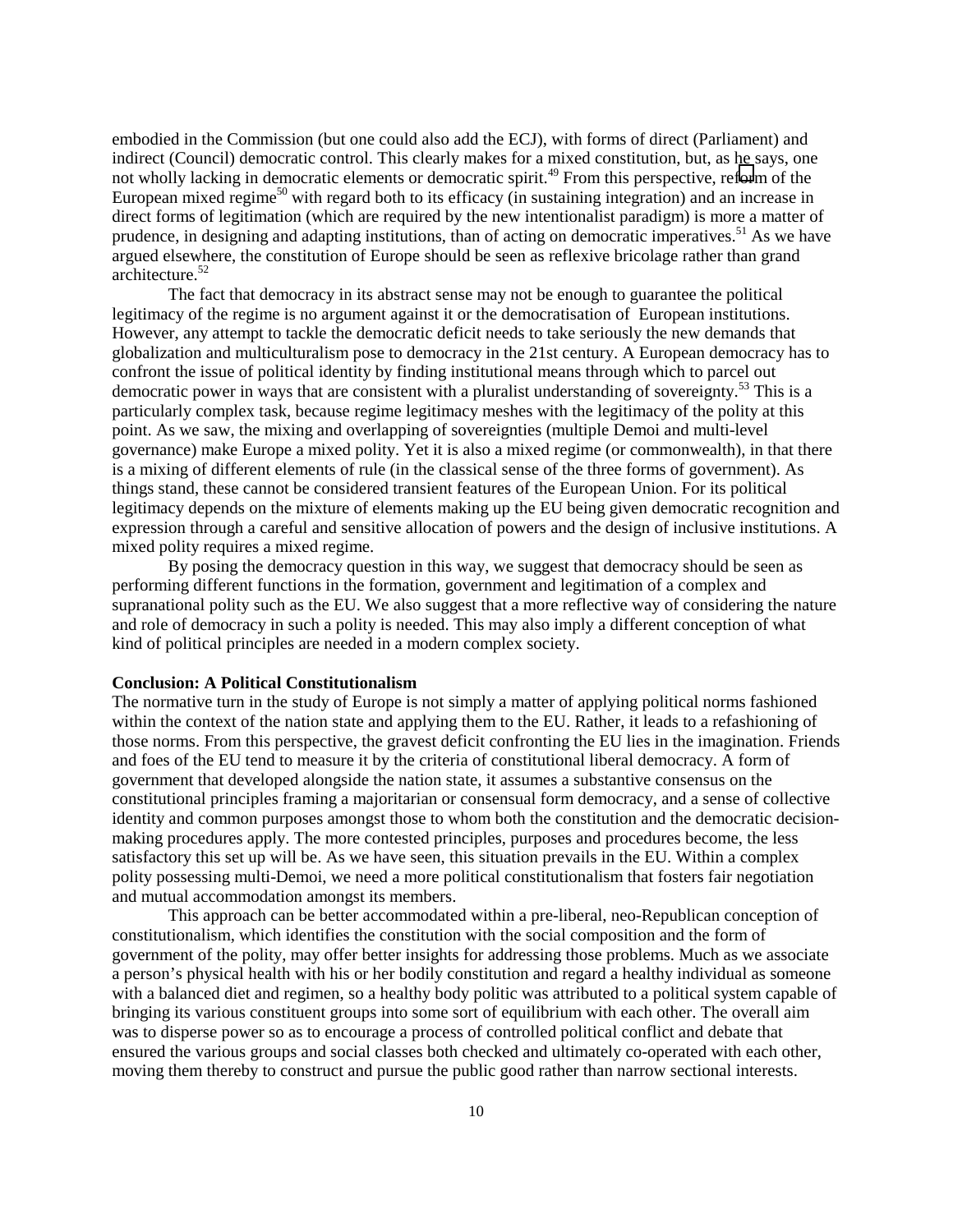The politicised account of justice and social cohesion emerging from political constitutionalism suits a concern with domination and the fact of social and cultural pluralism. A modus vivendi built solely around a fair balance of power will not of itself produce mutual accommodation, however. It may lead to stalemate and remains compatible with majority tyranny if a given group is sufficiently large legitimately to arrogate the lions share of power to itself. The search for accommodation suggests that the quality of decision making must be different. Negotiation and mutual accommodation between differences involve a shift from a politics of interests to one based on reasons and arguments. Whilst dispersing power aids the development of such attitudes, something more positive is needed actively to encourage their adoption. None of this suggests agreement in a more substantive sense. Indeed at times it may be possible to do no more than agree to disagree, and accept the authority of the democratic procedure itself. In these cases the majority principle acts as a means for resolving conflict in an authoritative manner when a compromise on substance cannot be achieved. Authority here rests on neither claims to superior reason nor coercion but the simple acceptance of the procedure as authoritative (in the sense of being 'in' authority) for the disputing parties. Here the authority of law rests on the legitimacy of the political system which generates it. Parties acknowledge that in some cases there may not be any 'correct' or 'most just' way of resolving a clash between incommensurable plural values, but that the ways of ending the dispute are acceptable. The procedural fairness of the process of justice can be more important than the preferability or consensus about the outcome.

A more political constitutionalism does not turn on the existence of a homogeneous community, therefore, as certain communitarian theorists maintain. The political system can operate as a public good for a plurality of social groups, without assuming they share other values (indeed, perhaps for the very reason that they do not). Secession or conscientious objection may still have to be options for groups or individuals whose values and convictions prove totally incompatible with those of the majority. Their reasons could not be, however, claims to superiority - that their values and interests are worth more than those of others. Rather, the case must be that such drastic measures are necessary to ensure equal worth and that otherwise their cultures and concerns might be totally eroded. Even in these cases alternative solutions, such as greater autonomy or special rights, might be available to keep them within the polity.

It is through the development of the mechanisms of identification, participation and representation offered by political constitutionalism that collective and democratic self-determination (the capacity, that is, of embodying popular sovereignty at large) in global and multicultural societies becomes feasible yet again. The institutions of a political constitution have to be adapted to particular circumstances. An ideal political system cannot be devised a priori because the range of dispositions, traditions and social composition of a polity are highly variable factors. Existing systems, however, can be evaluated for their capacity to realise the goals of a political constitutionalism. The EU still awaits its Madison, the last proponent of this approach capable of combining normative and practical considerations in equal measure. However, a Publius needs an audience and a context that only normative debate about the EU is likely to create.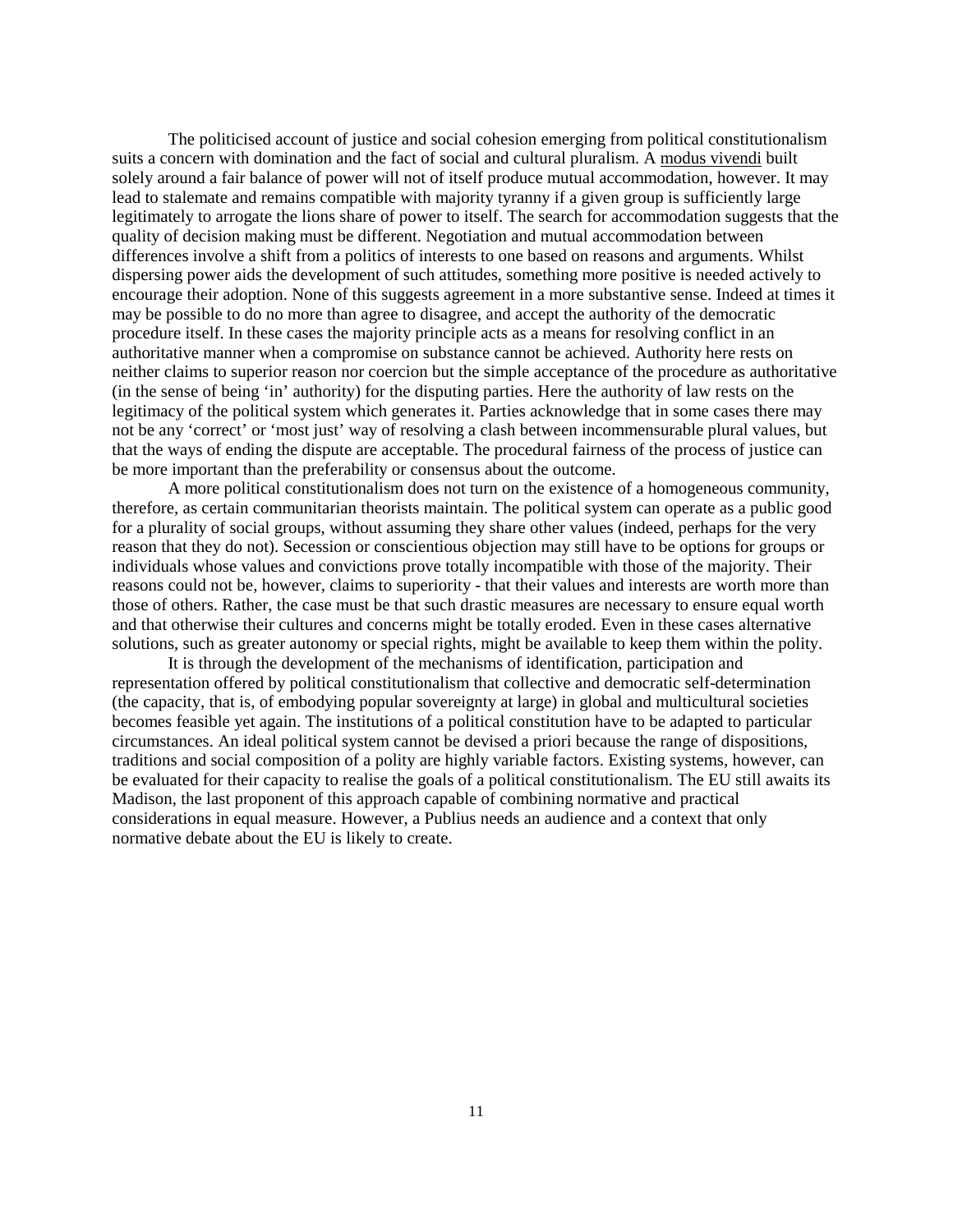#### <span id="page-11-0"></span>**Notes**

 $\overline{\phantom{a}}$ 

too many of them out.<br><sup>5</sup> We have developed similar arguments in R. Bellamy and D. Castiglione, 'Democracy, Sovereignty and the constitution of the European Union: The Republican Alternative to Liberalism', in The European Union and its Order, (eds.) Zenon Bankowski and Andrew Scott (Blackwell, 2000).

 $6$  Cf. P. Paul Taylor's 'Introduction' to Mytrany, The Functional Theory, p. xii

<sup>7</sup> Cf. amongst others, contributions to The European Union and its Order by Bankowski & Christodoulidis, Everson, Walker, and Wincott.

 $8$  Cf. some of the contributions in K. A. Armstrong and J. Shaw, 'Integrating Law', (1998) Special Issue of Journal of Common Market Studies, 36, 2.

 G. Stoker, 'Governance as Theory: Five propositions', (1998) International Social Science Journal, 155, p. 19 <sup>10</sup> For a discussion of the sociopolitical aspects of cosmopolitan globalist discourse, see R. Bellamy and D. Castiglione, 'Between cosmopolis and community: Three models of rights and democracy within the European Union', in Archibugi et al., Re-imagining Political Community (1998 Polity Press), pp. 152-78, at 154-57.

<sup>11</sup> For a fuller discussion, cf. F. Snyder, General Course on Constitutional Law of the European Union, Collected Courses of the Academy of European Law, (1998), VI, I, pp. 41-155.

<sup>12</sup> Snyder, General Course, pp. 51-52.

<sup>13</sup> Cf. A. Linklater, Men and Citizens in the Theory of International Relations (1982 Macmillan), p. 4.

 $14$  These need not to be seen in a purely legalistic and formalistic sense. Snyder also refers to the material sense (senso materiale) of the constitution. This is a concept particularly developed within the Italian constitutional tradition capturing the fact that a constitution results from norms and practices not all of which have a formal constitutional status, General Course, p. 53.

<sup>15</sup> Snyder, General Course, p. 55

<sup>16</sup> Snyder, General Course, ibid.

 $17$  For the various meanings of legitimacy, cf. D. Beetham and C. Lord, Legitimacy and the EU (1998Longman),  $\frac{24}{18}$ .

Snyder, General Course, p. 55

<sup>19</sup> 'Grand' is here meant with reference to the scope of the analysis, not necessarily to the underlying ambitions for the reshaping of European society. So, those visions that support the status quo of an economic Europe, with strongly entrenched national sovereignties can be defined 'grand,' even though they purport to resist any change in the current structure of the EU. Such a view of Europe has been classified as that of a special-purpose association (Zweckverband): cf. G. Winter, 'Introduction' to Reforming the sources and categories of EC legal acts, Report for

the General Secretariat of the European Consortium (March 1995), pp. 7-8; Snyder, General Course, p. 6; and R. Bellamy and D. Castiglione, 'Building the Union: The Nature of Sovereignty in the Political Architecture of Europe' (1997), 16, Law and Philosophy, pp. 421-445.

 $^{20}$  Damiel Wincott in his contribution to The European Union and its Order laments the paucity of the academic literature on the political projects themselves. We agree with him that this is yet another perspective from which to study the European integration process, and that more work should be devoted to it; but, as we make clear below, this is different from the new normative literature to which we refer.

 $21$  To name but one text, cf. Q. Skinner, Meaning and Context, J. Tully (ed.) (1988 Polity Press).

 $22$  Cf. also Snyder, General Course, p. 52.

<sup>23</sup> For a distinction between an internal and an external perspective on the constitutional principles in Europe, cf. Snyder, General Course, pp. 75-78.

 $24$  An example of the open-endedness of political projects can be seen in the present (at the moment in which we write) crisis of the Santer Commission. The events leading to it are open both to eurosceptic and europhile

<sup>&</sup>lt;sup>1</sup> Research for this paper was supported by an ESRC Research Grant on 'Sovereignty and Citizenship in a Mixed Polity' (R000222446). For helpful comments and stimulating and highly enjoyable discussions, we thank the participants to the ESRC seminar series on 'Legal Theory and the European Union'.

 $\overline{c}$  Cf. J. H. H. Weiler, The Constitution of Europe. "Do the new clothes have an emperor" and other essays on European integration (1999 Cambridge University Press), Ch 1.

<sup>&</sup>lt;sup>3</sup> Cf. Mitrany's idea of 'the relation of things' as the core of functionalism: D. Mitrany, The Functional Theory of Politics (1975 Martin Robertson), p. 37.

 $4$  The list of works taking such a turn is growing rapidly. They are now too many to be listed without risking to leave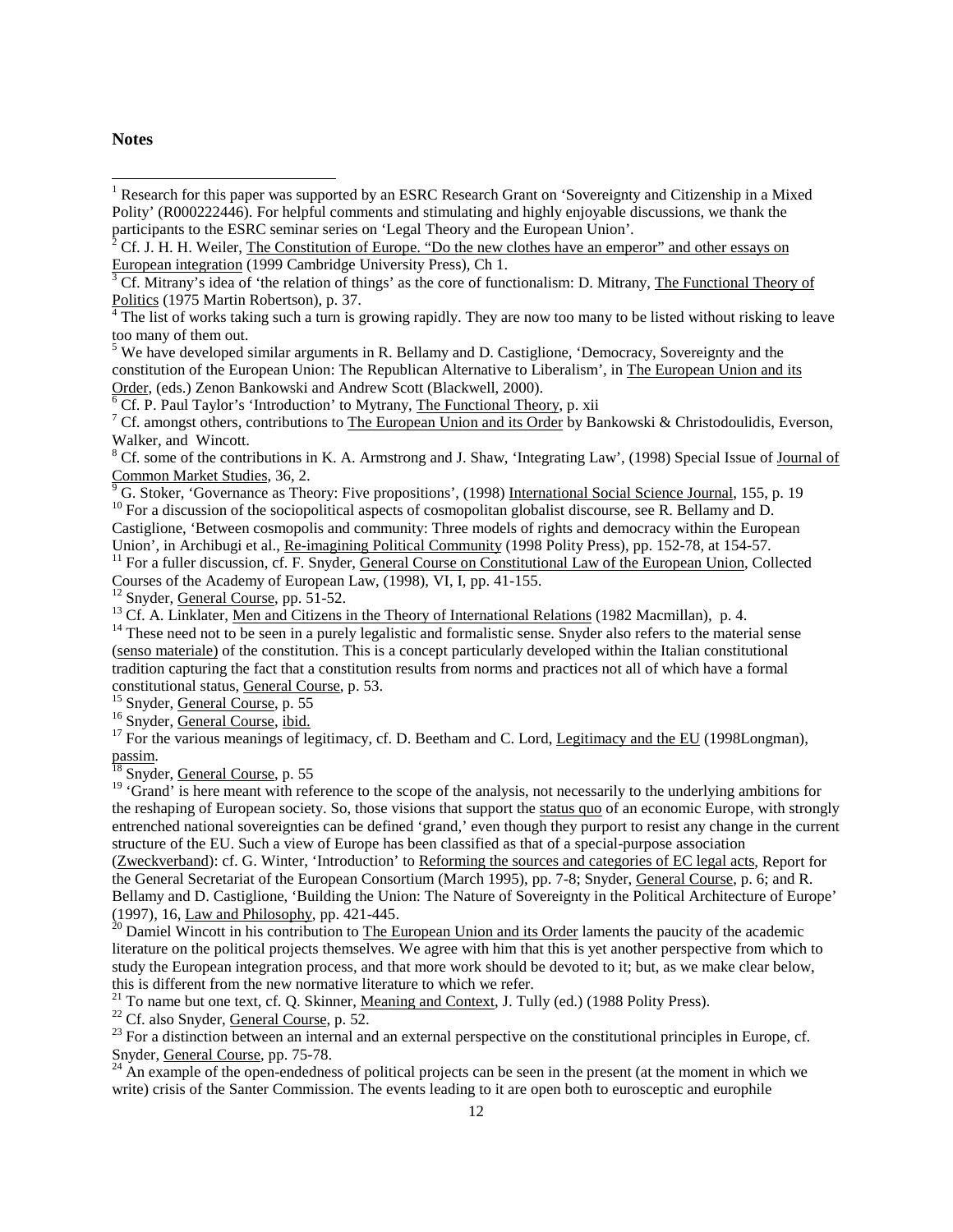intepretations. The former would emphasise the dangers of corruption in moving to a more integrated Europe; while the latter would lie the blame at the door of the intergovernmental structure, which is unaccountable to the representatives of the European people. Arguments can be presented in support of both views; but the effect that such arguments will have on the crisis itself will depend on which of the political projects currently in formation will carry the day.

<sup>25</sup> Cf. D.N. Chryssochoou, 'Metatheory and the Study of the European Union: Capturing the Normative Turn' (1999 Mimeo, by kind concession of the Author).

 $^{26}$  On the process of integration so far and on its ethics, cf. R. Bellamy and A. Warleigh 'From an ethics of integration to an ethics of participation: Citizenship and the future of the European Union', (1998) 27, Millennium: Journal of International Studies, pp. 447-70.

 $^{27}$  Cf. Beetham and Lord, Legitmacy; and P. C. Schmitter, 'If the nation state were to wither away in Europe, what might replace it?', in S. Gustavsson and L. Lewin (eds), The future of the nation-state: Essays on cultural pluralism and political integration, (1996 Nerenius and Santérus), and 'Is it really possible to democratize the Euro-polity?', in A. Føllesdal and P. Koslowski (eds), Democracy and the European Union, (1998 Springer), pp. 13-36.

<sup>28</sup> Cf. Weiler, The Constitution of Europe, 1999, Ch. 7.

 $\overline{a}$ 

<sup>29</sup> Cf. A. Moravcsik and K. Nicolaïdis, 'Keynote Article: Federal Ideas and Constitutional Realities in the Treaty of Amsterdam', (1998) 36, Journal of Common Market Studies, Annual Review, pp. 13-38 .<br><sup>30</sup> Cf. J. Coppel and N. O'Neill, 'The European Court of Justice: taking rights seriously?', (1992) 29, Common

Market Law Review, pp. 669-92; and B. De Witte, 'Droit communitarie et valeurs constitutionelles nationales', (1991) 14, Droits, pp. 87-96.

 $31$  Cf. D. Grimm, 'Does Europe need a Constitution?', (1995) 1, European Law Journal, pp. 282-302.

 $32$  Cf. N. McCormick, 'The Maastricht-Urteil: Sovereignty Now', (1995) 1, European Law Journal, pp. 255-62, and MacCormick, N. 'Liberalism, Nationalism and the Post-sovereign state', in R. Bellamy and D. Castiglione,

Constitutionalism in Transformation (1996 Blackwell), pp. 141-56; and P. Eleftheriadis, 'Begging the Constitutional Question', (1998) 36, Journal of Common Market Studies, pp. 255-72.

Cf. J. Shaw, Law of the European Union (1996, 2nd edition: Macmillan).

34 Cf. R. Bellamy, 'The Constitution of Europe: Rights or Democracy?', in R. Bellamy, V. Bufacchi, D. Castiglione, Democracy and Constitutional Culture in the Union of Europe (1995 Lothian Foundation Press)

<sup>35</sup> Cf. J. H. H. Weiler, 'European Neo-Constitutionalism: In Search of Foundations for the European Constitutional Order'. In Bellamy and Castiglione (eds), Constitutionalism in Transformation, pp. 105-21.

<sup>36</sup> Cf. W. Streeck, 'Neo-Voluntarism: A new European social policy regime?', in Marks, et al., Governance in the European Union (1996 Sage), pp. 64-94; Offe, 'The democratic welfare state: A European regime under the strain of European integration' (1998 Mimeo, by kind concession of the Author).

<sup>37</sup> Cf. P. C. Schmitter How to Democratize the Emerging Euro-polity: Citizenship, Representation, Decision-making, (1996 Mimeo, by kind concession of the Author).

 $38$  Cf. R. Dahl, Democracy and its Critics, (1989 Yale University Press); A. Weale, 'Democratic Legitimacy and the Constitution of Europe', in Bellamy et al. (eds.), Democracy and Constitutional Culture, pp. 81-94; 'Majority rule, political identity and European union', in P. B. Lehning and A. Weale (eds), Citizenship, democracy and justice in the new Europe (1997 Routledge), pp. 125-41; 'Between representation and constitutionalism in the European Union', in A. Weale and M. Nentwich (eds), Political Theory and the European Union. Legitimacy, constitutional choice and citizenship, (1998 Routledge), pp.  $49-62$ .

39 Cf. D. Curtin, Postnational Democracy. The European Union in search of a political philosophy (1997 Kluwer Law International); J. Habermas, Habermas, J. Between Facts and Norms (1996 Polity Press).

<sup>40</sup> Cf. Schmitter, 'If The Nation State' and How to Democratize.

<sup>41</sup> The distinction here made between internal/external is the same of the one made by Deirdre Curtin in her Postnational democracy, pp. 11-14. As argued below, this does not reproduce the simple distinction between internal and external affairs, which is instead the kind of distinction adopted by Neil Walker in his contribution to this collection. Both uses are legitimate, but their analytical import are clearly different.

 $^{42}$  M. Forsyth, ) Union of States – The Theory and Practice of Confederation, (1982 Leicester University Press); A. Warleigh, 'Better the devil you know? Synthetic and confederal understandings of European Unification' (1998) 21, West European Politics, pp. 1-18; D.N. Chryssochoou, 'Democracy and symbiosis in the European Union: Towards a confederal consociation?' (1994) 17, West European Politics, pp. 95-128.

<sup>43</sup> T. W. Pogge, 'How to Create Supra-national Institutions Democratically. Some Reflections on the European Union "Democratic Deficit"', in Føllesdal and Koslowski (eds) Democracy and the European Union, pp. 160-85.